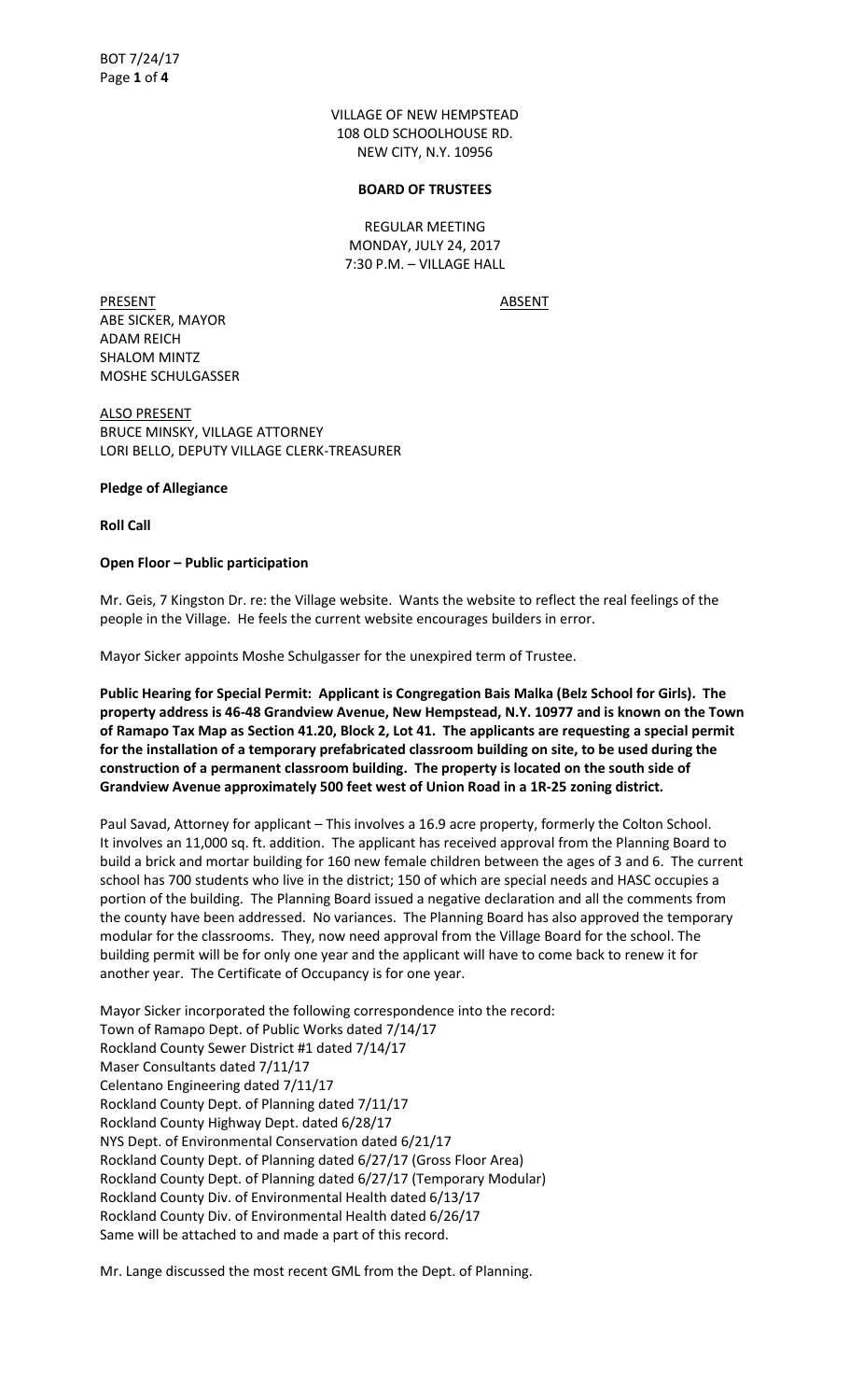Trustee Mintz offered the following motion, which was seconded by Trustee Reich:

#### Resolution # BOT 2017-127

 Resolved, that the public hearing on application of Congregation Bais Malka is hereby opened. Mayor Sicker called for a vote. The vote was 3-0. The resolution was adopted. Mayor Sicker chose not to vote unless needed.

Charles Frankel, speaking as Chairman of the Planning Board – the plan requires that the temporary trailers meet all fire and building codes within the State of New York and also that our Local Law also requires that the trailers meet all fire and building codes.

Attorney Minsky wanted confirmation that there was an approved permanent building that is existing and approval for the interim school building that this temporary building will utilize while this building is being constructed. Also the applicant should demonstrate the need for these structures while the permanent building is being constructed. The permit will be limited to one year.

Mayor Sicker reminded the applicant that they must appear before the Board at least 30 days before the expiration date in order to renew the permit.

Trustee Mintz offered the following motion, which was seconded by Trustee Schulgasser:

## Resolution # BOT 2017-128

 Resolved, that the public hearing on application of Congregation Bais Malka is hereby closed. Mayor Sicker called for a vote. The vote was 3-0. The resolution was adopted.

Trustee Reich offered the following motion, which was seconded by Trustee Mintz:

#### Resolution # BOT 2017-129

 Resolved, that the Board of Trustees of the Village of New Hempstead hereby approves the application of Congregation Bais Malka for a Special Permit for the installation of a temporary prefabricated classroom building on site, to be used during construction of a permanent classroom building subject to the conditions listed in the GML letter from the Rockland County Planning Board dated July 24, 2017. Mayor Sicker called for a vote. The vote was 4-0. The resolution was adopted.

#### **Continuation of Public Hearing for NC zone petition.**

Ira Emanuel, Esq. – Attorney for Applicant – made a presentation.

The applicant will celebrate their  $2^{nd}$  birthday on August  $5^{th}$ . They have been "at this" for some time. This application is to allow the creation of an overlay district that will allow for commercial uses within the Village in certain circumstances. The client has a particular site in mind; the corner of Rte. 306 and Grandview Ave. The petition is to create and to apply for this floating zone.

Mayor Sicker stated previously the Board discussed the hours to be in operation. The wording was to allow the merger of two lots as long, as of today, neither of those lots have existing houses on them and one of those lots is on a State Highway. That is the only change to the last version of the Local Law.

Sally Kolinsky, 19 Barrie Drive – What is the proposal for that corner?

Mayor Sicker stated it is for a small establishment neighborhood development; a pharmacy or something of the like. This hearing is just for zoning. It is not for any particular applicant.

Ms. Kolinsky is concerned about traffic. Maybe there should be a traffic light.

Attorney Minsky explained this law allows the establishment of a neighborhood commercial district that would qualify. This is only creating the ability that every other village in Rockland County already has.

Discussion regarding parking for a Doctor's office vs. a deli. Discussed at last meeting.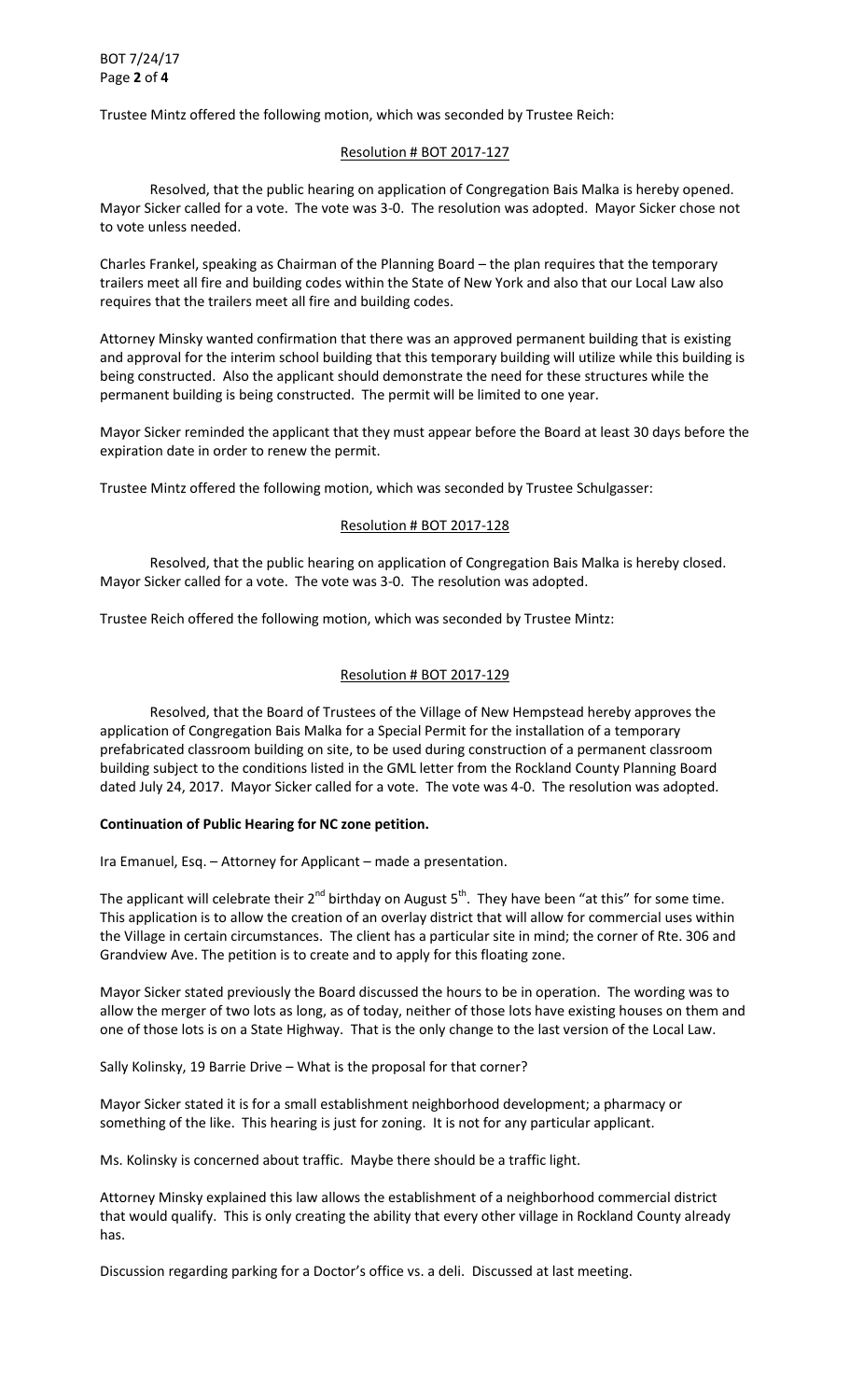Trustee Mintz offered the following motion, which was seconded by Trustee Reich:

#### Resolution # BOT 2017-130

 Resolved, that the public hearing on the NC zone petition is hereby closed. Mayor Sicker called for a vote. The vote was 4-0. The resolution was adopted.

Trustee Mintz offered the following motion, which was seconded by Trustee Reich:

#### Resolution # BOT 2017-131

 Resolved, that the Board of Trustees of the Village of New Hempstead hereby adopts Local Law No. 4 of 2017, a local law amending Local Law No. 11 of 1984 (Zoning Code) establishing a Neighborhood Commercial District, as was sent out to review, last draft. The only change would be allowing for 2 lots to merge as long as the 2 lots qualify in acreage and neither of those lots, today, would have a residential home on it. Roll Call vote – Trustee Mintz, yes, Trustee Reich, yes, Trustee Schulgasser, yes, Mayor Sicker, yes. The resolution was adopted by a vote of 4-0.

Trustee Reich offered the following motion, which was seconded by Trustee Shulgasser:

#### Resolution # BOT 2017-132

 Resolved, that the Board of Trustees of the Village of New Hempstead hereby schedules a public hearing for August 22, 2017 on the mapping of the Local Law No. 4 of 2017. Mayor Sicker called for a vote. The vote was 3-0. The resolution was adopted.

## **Scheduling Public Hearing for Special Permit: Applicant Aron Saperstein, 4 Pennington Way, New Hempstead, N.Y. 10977**

Trustee Reich offered the following motion, which was seconded by Trustee Shulgasser:

#### Resolution # BOT 2017-133

 Resolved, that the Board of Trustees of the Village of New Hempstead hereby schedules a public hearing for August 22, 2017 on Application of Aron Saperstein, 4 Pennington Way, New Hempstead, N.Y. 10977. Mayor Sicker called for a vote. The vote was 3-0. The resolution was adopted.

## **Scheduling a Public Hearing for Special Permit: Applicant Congregation Ohaiv Shalom, 18 Bridle Road, New Hempstead, N.Y. 10977.**

## **Scheduling a Public Hearing for Special Permit: Israel Teichman, 36 Pennington Way, New Hempstead, N.Y. 10977**

Trustee Reich offered the following motion, which was seconded by Trustee Mintz:

# Resolution # BOT 2017-134

Resolved, that the Board of Trustees of the Village of New Hempstead hereby schedules a public hearing for August 22, 2017 on Application of Israel Teichman, 36 Pennington Way, New Hempstead N.Y. 10977. Mayor Sicker called for a vote. The vote was 3-0. The resolution was adopted.

Trustee Mintz offered the following motion, which was seconded by Trustee Reich:

#### Resolution # BOT 2017-135

 Resolved, that the Board of Trustees of the Village of New Hempstead hereby schedules a public hearing for August 22,2017 on Application of Ohaiv Shalom, 18 Bridle Road, New Hempstead, N.Y. 10977. Mayor Sicker called for a vote. The vote was 3-0. The resolution was adopted.

**Resolution to accept resignation of Raphael Ziegler – no resolution required.** 

# **Discussion and scheduling a public hearing of proposed law for regulating hours of NC**

Attorney Minsky explained that with regard to the commercial districts, the Board is looking to pass law